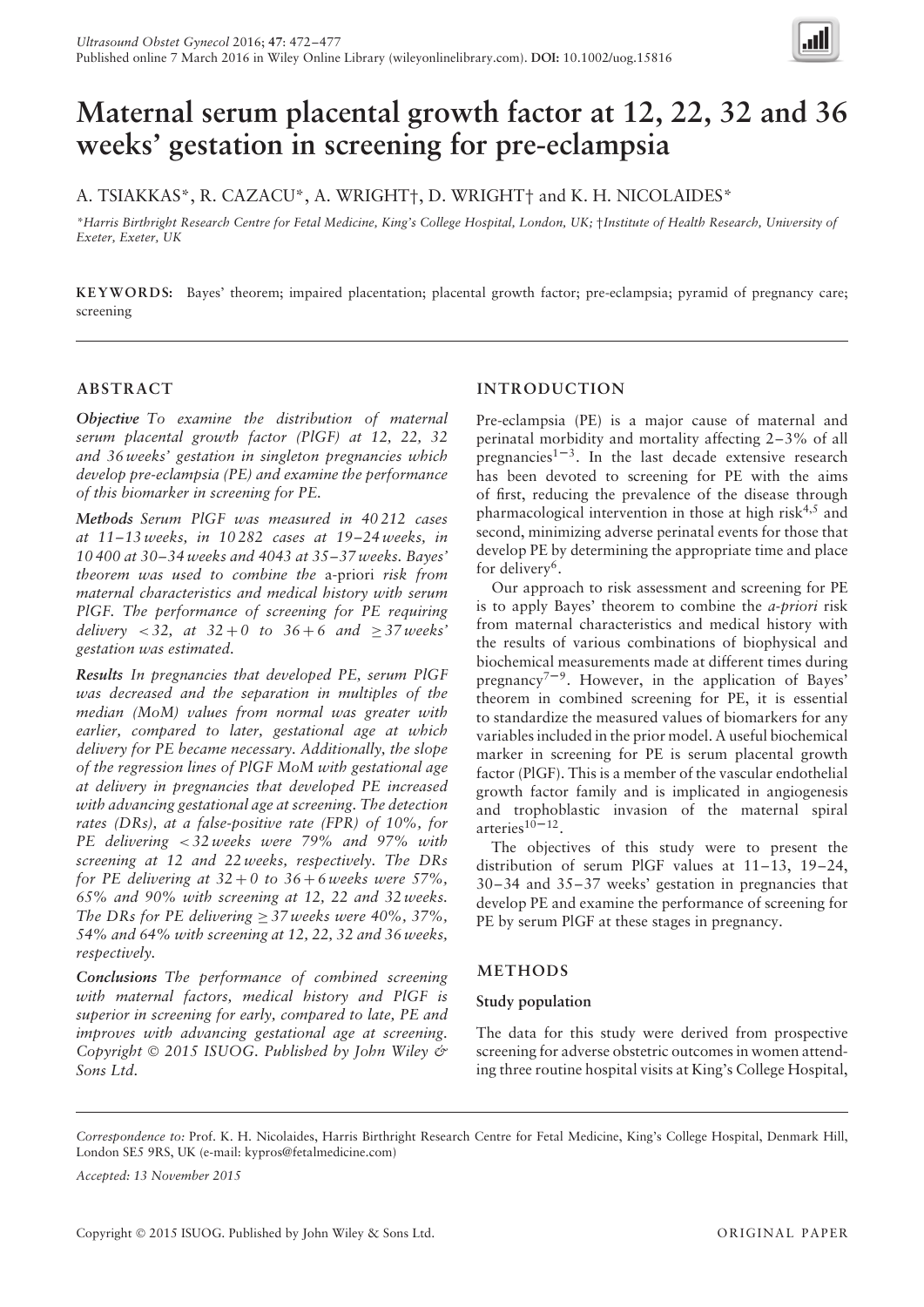|                            | $11-13$ weeks   |                   | $19-24$ weeks   |                   | $30 - 34$ weeks |                   | $35 - 37$ weeks |                   |
|----------------------------|-----------------|-------------------|-----------------|-------------------|-----------------|-------------------|-----------------|-------------------|
|                            | Normal          | PE                | Normal          | PE                | Normal          | PE                | Normal          | PE                |
| Characteristic             | $(n = 39009)$   | $(n = 1203)$      | $(n = 9947)$    | $(n = 335)$       | $(n = 10104)$   | $(n = 296)$       | $(n = 3978)$    | $(n=65)$          |
| Maternal age (years)       | 31.1            | 31.4              | 31.1            | 31.5              | 31.1            | 31.4              | 31.6            | 33.1              |
|                            | $(26.6 - 34.9)$ | $(26.8 - 35.6)^*$ | $(26.6 - 34.7)$ | $(27.0 - 35.7)$   | $(26.7 - 34.8)$ | $(27.0 - 34.8)$   | $(26.8 - 35.3)$ | $(28.8 - 35.7)^*$ |
| Maternal weight (kg)       | 66.5            | 72.6              | 71.0            | 78.0              | 76.8            | 83.5              | 78.8            | 84.4              |
|                            | $(59.0 - 77.0)$ | $(63.0 - 87.0)^*$ | $(63.1 - 81.8)$ | $(68.7 - 92.5)^*$ | $(68.7 - 87.0)$ | $(72.0 - 97.8)^*$ | $(70.7 - 89.4)$ | $(76.0 - 98.3)^*$ |
| Maternal height (cm)       | 165             | 164               | 165             | 164               | 165             | 164               | 164             | 165               |
|                            | $(160 - 169)$   | $(159 - 168)^*$   | $(160 - 169)$   | $(160 - 168)^*$   | $(160 - 169)$   | $(159 - 168)^*$   | $(160 - 169)$   | $(161 - 171)$     |
| $BMI$ (kg/m <sup>2</sup> ) | 24.5            | 27.1              | 26.1            | 28.8              | 28.2            | 31.2              | 29.2            | 31.0              |
|                            | $(21.9 - 28.4)$ | $(23.5 - 32.3)^*$ | $(23.5 - 29.9)$ | $(25.6 - 33.3)^*$ | $(25.4 - 32.0)$ | $(27.5 - 35.5)^*$ | $(26.3 - 33.0)$ | $(28.0 - 34.3)^*$ |
| GA (weeks)                 | 12.7            | 12.7              | 21.9            | 22.0              | 32.1            | 32.1              | 36.1            | 36.1              |
|                            | $(12.3 - 13.1)$ | $(12.3 - 13.1)$   | $(21.2 - 22.1)$ | $(21.1 - 22.2)$   | $(32.0 - 32.5)$ | $(32.0 - 32.4)$   | $(36.0 - 36.4)$ | $(35.9 - 36.4)$   |
| Racial origin              |                 | ×,                |                 | $\mathcal{L}$     |                 | $\mathbf{M}$      |                 |                   |
| Caucasian                  | 28768 (73.8)    | 635 (52.8)        | 7321 (73.6)     | 202(60.3)         | 7369 (72.9)     | 171(57.8)         | 2939 (73.9)     | 47(72.3)          |
| Afro-Caribbean             | 6649 (17.0)     | 455 (37.8)        | 1786 (18.0)     | 110(32.8)         | 1924 (19.0)     | 104(35.1)         | 685 (17.2)      | 11(16.9)          |
| South Asian                | 1740(4.5)       | 64(5.3)           | 425(4.3)        | 10(3.0)           | 381(3.8)        | 11(3.7)           | 146(3.7)        | 3(4.6)            |
| East Asian                 | 899(2.3)        | 19(1.6)           | 196(2.0)        | 7(2.1)            | 194(1.9)        | 6(2.0)            | 87(2.2)         | 1(1.5)            |
| Mixed                      | 953(2.4)        | 30(2.5)           | 219(2.2)        | 6(1.8)            | 236(2.3)        | 4(1.4)            | 121(3.0)        | 3(4.6)            |
| Medical history            |                 |                   |                 |                   |                 |                   |                 |                   |
| <b>CH</b>                  | 467(1.2)        | $160(13.3)^*$     | 104(1.1)        | 41 $(12.2)^*$     | 109(1.1)        | 40 $(13.5)^*$     | 49(1.2)         | $5(7.7)^*$        |
| Diabetes mellitus          | 336(0.9)        | $24(2.0)^*$       | 100(1.0)        | $9(2.7)^*$        | 101(1.0)        | 4(1.4)            | 34(0.9)         | 65 (100)          |
| SLE/APS                    | 57(0.2)         | $8(0.7)^*$        | 18(0.2)         | 0(0.0)            | 16(0.2)         | 0(0.0)            | 10(0.3)         | 0(0.0)            |
| Cigarette smoker           | 3853 (1.0)      | $78(6.5)^*$       | 1015(10.2)      | 27(8.1)           | 1004(9.9)       | $16(5.4)^*$       | 367(9.2)        | 3(4.6)            |
| Family history of PE       | 1611(4.1)       | $99(8.2)$ *       | 322(3.2)        | $20(6.0)^*$       | 329(3.3)        | 16(5.4)           | 137(3.4)        | $8(12.3)^*$       |
| Obstetric history          |                 | ×.                |                 | $\mathbf{M}$      |                 |                   |                 | ×.                |
| Parous                     |                 |                   |                 |                   |                 |                   |                 |                   |
| No previous PE             | 19257 (49.4)    | 323(26.9)         | 4898 (49.2)     | 83 (24.8)         | 4828 (47.8)     | 84 (28.4)         | 2037(51.2)      | 10(15.4)          |
| Previous PE                | 1258(3.2)       | 178 (14.8)        | 329(3.3)        | 47(14.0)          | 349(3.5)        | 40(13.5)          | 90(2.3)         | 8(12.3)           |
| Nulliparous                | 18494 (47.4)    | 702 (58.4)        | 4720 (47.5)     | 205(61.2)         | 4927 (48.8)     | 172(58.1)         | 1851 (46.5)     | 47(72.3)          |
| Interpregnancy             | 3.0             | 4.1               | 3.0             | 4.4               | 3.1             | 3.8               | 3.1             | 4.5               |
| interval (years)           | $(2.0 - 5.0)$   | $(2.3 - 7.2)^*$   | $(1.9 - 4.9)$   | $(2.6 - 6.7)^*$   | $(2.1 - 5.2)$   | $(2.4-6.2)^*$     | $(2.1 - 5.1)$   | $(2.3 - 8.7)$     |

**Table 1** Maternal and pregnancy characteristics in women with singleton pregnancy screened at different weeks for prediction of pre-eclampsia (PE)

Data are given as median (interquartile range) or  $n$  (%). APS, antiphospholipid syndrome; BMI, body mass index; CH, chronic hypertension; GA, gestational age at screening; SLE, systemic lupus erythematosus. Comparisons with normal group: chi-square or Fisher's exact tests for categorical variables and Mann–Whitney *U*-test for continuous variables: \**P <* 0.05.

University College London Hospital and Medway Maritime Hospital, UK, between March 2006 and December 2014. In the first visit, at  $11 + 0$  to  $13 + 6$  weeks' gestation, we recorded maternal characteristics and medical history and performed combined screening for aneuploidies. The second visit, at  $19 + 0$  to  $24 + 6$  weeks' gestation, and third visit, initially at  $30 + 0$  to  $34 + 6$  weeks and subsequently at  $35 + 0$  to  $37 + 6$  weeks, included ultrasound examination of the fetal anatomy and estimation of fetal size from measurement of fetal head circumference, abdominal circumference and femur length. Gestational age was determined by the measurement of fetal crown–rump length at 11–13 weeks or fetal head circumference at  $19-24$  weeks<sup>13,14</sup>.

Written informed consent was obtained from the women agreeing to participate in a study on adverse pregnancy outcome, which was approved by the ethics committee of each participating hospital. The inclusion criteria for this study were singleton pregnancy delivering phenotypically normal live birth or stillbirth at or after 24 weeks' gestation. Pregnancies with aneuploidy or major fetal abnormalities, and those ending in termination, miscarriage or fetal death before 24 weeks' gestation were excluded.

## **Patient characteristics**

Patient characteristics included maternal age, racial origin (Caucasian, Afro-Caribbean, South Asian, East Asian and mixed), method of conception (spontaneous/assisted conception requiring the use of ovulation drugs/*in-vitro* fertilization), cigarette smoking during pregnancy, medical history of chronic hypertension, diabetes mellitus, systemic lupus erythematosus (SLE) or antiphospholipid syndrome (APS), family history of PE in the mother of the patient and obstetric history including parity (parous/nulliparous if no previous pregnancy at or after 24 weeks), previous pregnancy with PE, gestational age at delivery and birth weight of the neonate in the last pregnancy and interval in years between birth of the last child and estimated date of conception of the current pregnancy. Maternal height was measured in the first visit and maternal weight in each visit.

## **Measurement of maternal serum placental growth factor**

In the patients included in this study, maternal serum PlGF was measured at each visit by automated biochemical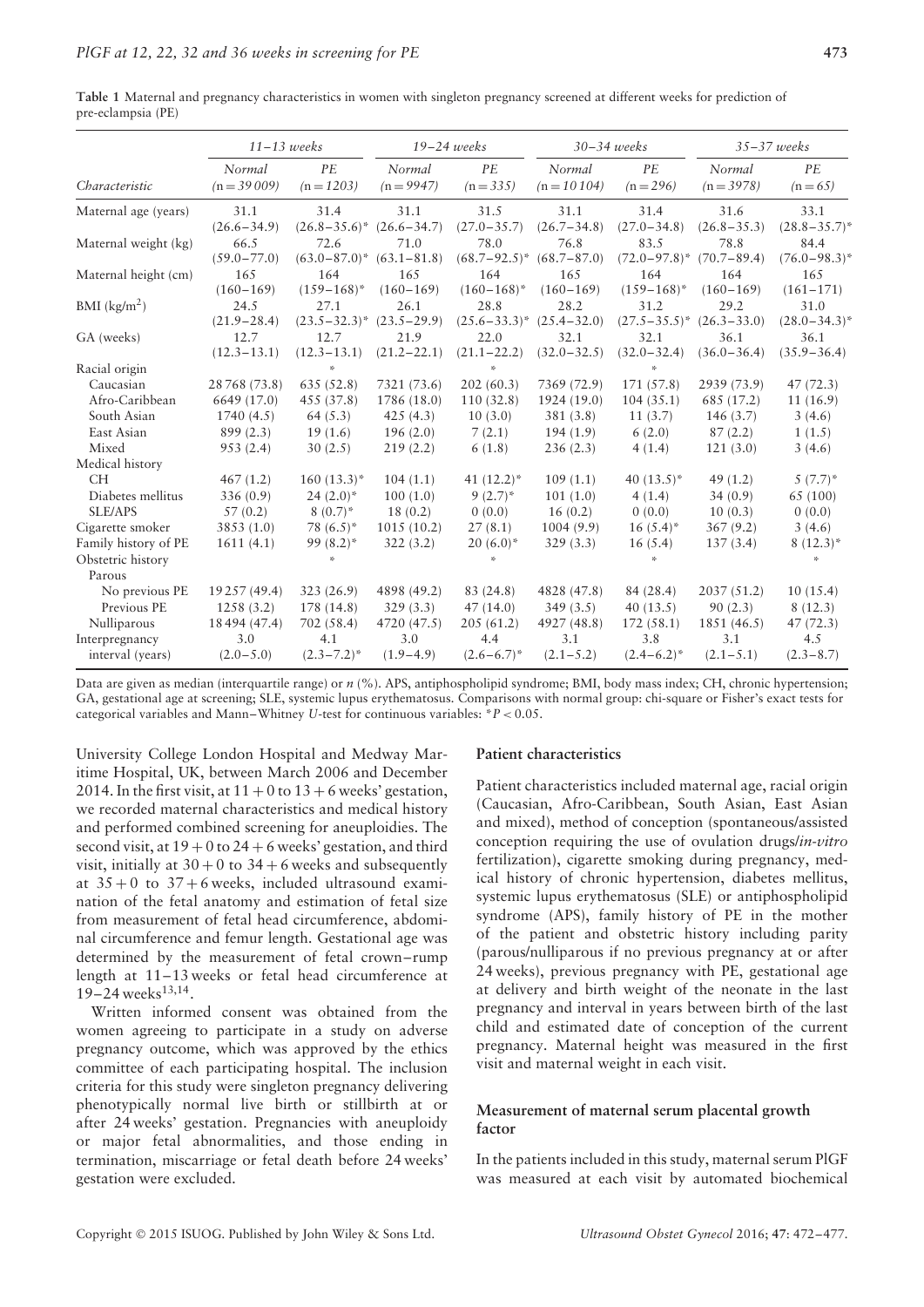

**Figure 1** Relationship between serum placental growth factor multiples of the median (MoM) and gestational age (GA) at delivery in pregnancies with pre-eclampsia, with screening at: (a)  $11-13$ , (b)  $19-24$ , (c)  $30-34$  and (d)  $35-37$  weeks' gestation. Regression lines  $(--)$ are shown.

analyzers within 10 min of blood sampling. In 37 279 cases the sample was analyzed using the DELFIA Xpress system (PerkinElmer Life and Analytical Sciences, Waltham, USA) and in 27 658 cases the analysis was by the Cobas e411 system (Roche Diagnostics Ltd., Penzberg, Germany).

#### **Outcome measures**

Data on pregnancy outcome were collected from the hospital maternity records or the general medical practitioners of the women. The obstetric records of all women with pre-existing or pregnancy-associated hypertension were examined to determine if the condition was PE, as defined by the International Society for the Study of Hypertension in Pregnancy<sup>15</sup>. The outcome measures for this study were PE delivering  $<$  32, at 32 + 0 to  $36 + 6$ ,  $< 37$  and  $\geq 37$  weeks' gestation.

## **Statistical analysis**

## *Competing-risks model*

The distribution of gestational age at delivery with PE was defined by two components: first, the prior distribution based on maternal characteristics<sup>7</sup> and second, the distribution of PlGF multiples of the median (MoM) values with gestational age at delivery in pregnancies affected by PE. The values of PlGF were  $log_{10}$  transformed to achieve homogeneity of variance and approximate Gaussian distributional form. Each measured value in the unaffected and PE pregnancies was expressed as a MoM, adjusting for those characteristics found to provide a substantive contribution to the  $log_{10}$ -transformed value; these included gestational age, maternal age, weight, racial origin, cigarette smoking, diabetes mellitus,

machine used for the assay and gestational age at delivery and birth-weight *Z*-score of the neonate in the previous pregnancy16. In the PE group, regression analysis demonstrated that the log<sub>10</sub> MoM PlGF changed linearly with gestational age at delivery and this linear relationship was assumed to continue until the mean  $log_{10}$  MoM reached zero, beyond which the mean was taken as zero. The point at which the mean  $log_{10}$  MoM reached zero was determined using the method of least squares. Standard errors were obtained using bootstrapping. Risks of PE were obtained by applying Bayes' theorem to derive the posterior distribution of gestational age at delivery with PE from the maternal factors specific prior distribution<sup>7</sup> and the likelihood function of serum PlGF. The likelihood function comprises the regression of  $log_{10}$  MoM PlGF on gestational age at delivery with PE.

## *Model-based estimates of screening performance using Bayes' theorem*

To provide model-based estimates of screening performance, the following procedure was adopted. First, we obtained the dataset of 123 406 singleton pregnancies, including 2748 (2.2%) with PE, that was previously used to develop a model for PE based on maternal demographic characteristics and medical history<sup>7,17</sup>. Second, for each of the records, PlGF MoM values were simulated from the fitted multivariate Gaussian distribution for log-transformed MoM values. Third, risks were obtained using the competing-risks model from the simulated MoM values and the pregnancy characteristics. These three steps were applied to the pregnancies within the normal group with no restriction on the time of delivery. Fourth, for a given false-positive rate, risks from the normal group were used to define a risk cut-off. The proportion of PE risks was then used to obtain an estimate of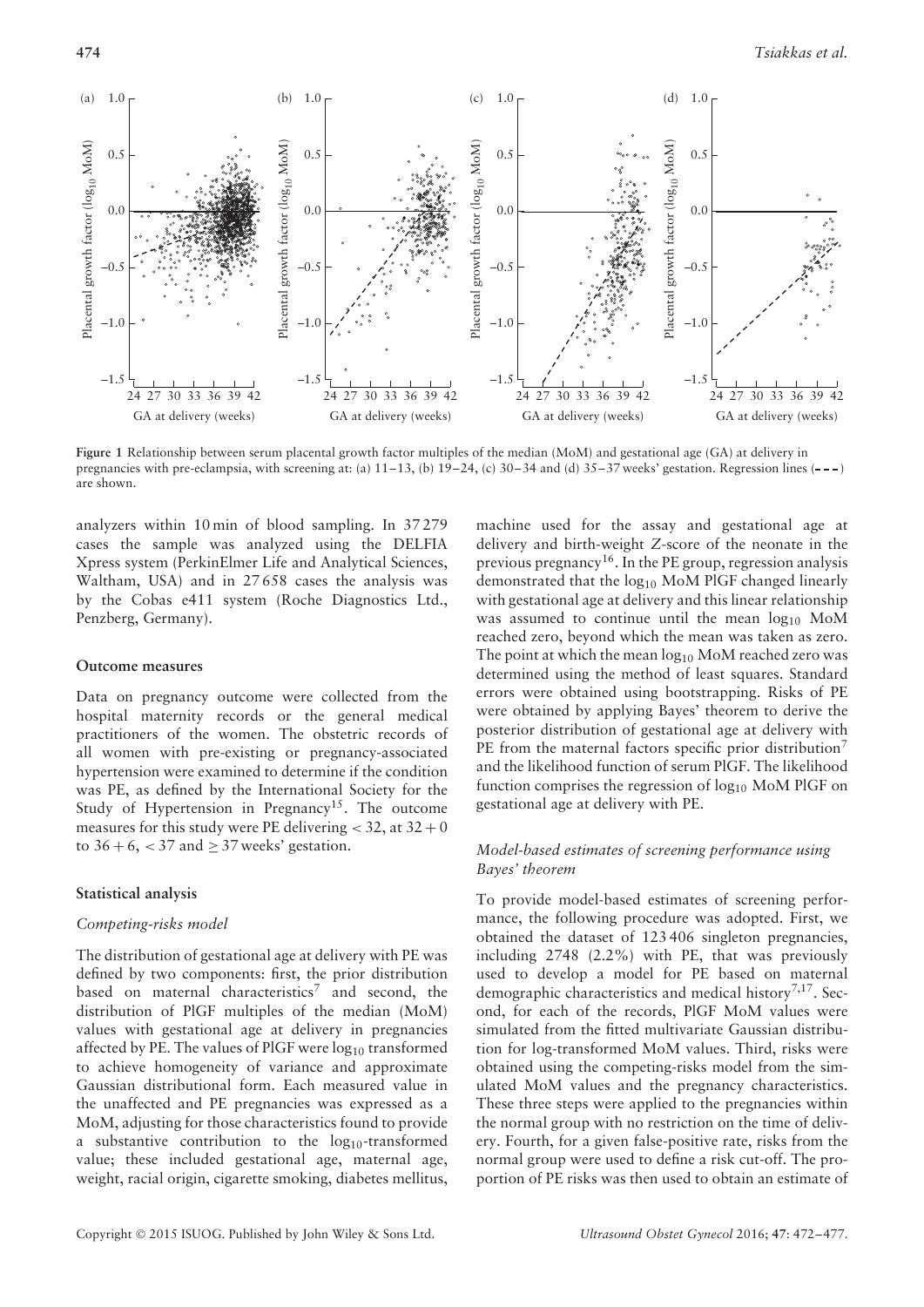**Table 2** Empirical and model-based detection rates of screening for pre-eclampsia (PE) by maternal factors and a combination of maternal factors and serum placental growth factor at 11–13, 19–24, 30–34 and 35–37 weeks' gestation

| Screening                        | Detection rate of PE delivering:               |                 |                                                |                 |                                                |                 |                                                |              |  |  |
|----------------------------------|------------------------------------------------|-----------------|------------------------------------------------|-----------------|------------------------------------------------|-----------------|------------------------------------------------|--------------|--|--|
|                                  | $<$ 32 weeks                                   |                 | $32 + 0$ to $36 + 6$ weeks                     |                 | $<$ 37 weeks                                   |                 | $>$ 37 weeks                                   |              |  |  |
|                                  | Empirical<br>$(95\% \text{ CI})$ $(%$<br>(n/N) | Model<br>$($ %) | Empirical<br>$(95\% \text{ CI})$ $(%$<br>(n/N) | Model<br>$($ %) | Empirical<br>$(95\% \text{ CI})$ $(%$<br>(n/N) | Model<br>$($ %) | Empirical<br>$(95\% \text{ CI})$ $(%$<br>(n/N) | Model<br>(%) |  |  |
| Maternal factors<br>$FPR = 5\%$  |                                                |                 |                                                |                 |                                                |                 |                                                |              |  |  |
| $11-13$ weeks                    | 42 $(31 - 53)$ 34/81                           | 41              | 33 (27-39) 85/256                              | 31              | 35 (30-41) 119/337                             | 34              | 28 (25 - 31) 243/866                           | 26           |  |  |
| $19-24$ weeks                    | $47(24 - 71)9/19$                              | 41              | 31 (20-44) 19/62                               | 31              | 35 (24-46) 28/81                               | 34              | 25 (20-31)64/254                               | 26           |  |  |
| $30-34$ weeks                    |                                                |                 | $25(14-38)14/56$                               | 31              | $25(14-38)14/56$                               | 31              | 25 (20-31) 60/240                              | 26           |  |  |
| $35 - 37$ weeks                  |                                                |                 |                                                |                 |                                                |                 | $23(13-35)14/62$                               | 26           |  |  |
| $FPR = 10\%$                     |                                                |                 |                                                |                 |                                                |                 |                                                |              |  |  |
| $11-13$ weeks                    | $51(39-62)$ 41/81                              | 52              | $47(41-53)120/256$                             | 45              | 48 (42-53) 161/337                             | 47              | 38 (35-42) 332/866                             | 37           |  |  |
| $19-24$ weeks                    | 58 (33-80) 11/19                               | 52              | 47 (34-60) 29/62                               | 45              | 49 (38-61) 40/81                               | 47              | 36 (30-42) 92/254                              | 37           |  |  |
| $30-34$ weeks                    |                                                |                 | 34 (22-48) 19/56                               | 45              | 34 (22-48) 19/56                               | 45              | 36 (30-43) 87/240                              | 37           |  |  |
| $35 - 37$ weeks                  |                                                |                 |                                                |                 |                                                |                 | 35 (24-49) 22/62                               | 37           |  |  |
| Combined                         |                                                |                 |                                                |                 |                                                |                 |                                                |              |  |  |
| $FPR = 5\%$                      |                                                |                 |                                                |                 |                                                |                 |                                                |              |  |  |
| $11-13$ weeks                    | $62(50-72)50/81$                               | 68              | 46 (39-52) 117/256                             | 44              | 50 (44-55) 167/337                             | 50              | 30 (27-33) 258/866                             | 28           |  |  |
| $19-24$ weeks                    | 89 (67-99) 17/19                               | 92              | $45(32 - 58)28/62$                             | 53              | 56 (44-67) 45/81                               | 64              | 28 (22-33) 70/254                              | 27           |  |  |
| $30-34$ weeks                    |                                                |                 | 79 (66-88) 44/56                               | 82              | 79 (66-88) 44/56                               | 82              | 40 (33-46) 95/240                              | 41           |  |  |
| $35 - 37$ weeks                  |                                                |                 |                                                |                 |                                                |                 | 39 (27-52) 24/62                               | 50           |  |  |
| $FPR = 10\%$                     |                                                |                 |                                                |                 |                                                |                 |                                                |              |  |  |
| $11-13$ weeks                    | 74 (63-83) 60/81                               | 79              | $61(55-67)157/256$                             | 57              | 64 (59-70) 217/337                             | 63              | 42 (39-46) 365/866                             | 40           |  |  |
| $19-24$ weeks                    | 89 (67-99) 17/19                               | 97              | $65(51 - 76)40/62$                             | 65              | 70 (59-80) 57/81                               | 73              | 37 (31-43) 94/254                              | 37           |  |  |
| $30-34$ weeks<br>$35 - 37$ weeks |                                                |                 | 88 (76-95) 49/56                               | 90              | 88 (76-95) 49/56                               | 90              | 51 (44-57) 122/240<br>55 (42-68) 34/62         | 54<br>64     |  |  |

FPR, false-positive rate.

the associated DR. The area under the receiver–operating characteristics curve (AUC) was also calculated. The simulations were repeated 10 times to reduce variability due to the simulation process and provide suitably precise model-based estimates of performance.

#### *Empirical performance of screening*

Five-fold cross-validation was used to assess the performance of screening for subgroups of PE according to gestational age at delivery, by models combining maternal factors with PlGF. The data were divided into five equal subgroups, the model was then fitted five times to different combinations of four of the five subgroups and used to predict risk of PE in the remaining fifth of the data. In each case, the maternal-factor model and the regression models were fitted to the training dataset comprising four-fifths of the data and used to produce risks for the hold-out sample comprising the remaining fifth of the data.

The statistical software package R was used for data analyses<sup>18</sup> and the survival package<sup>19</sup> was used for fitting the maternal factors model.

## **RESULTS**

The characteristics of the study population of singleton pregnancies with measurements of serum PlGF are summarized in Table 1. In the first phase of the study, PlGF was measured only in the first-trimester visit but this was subsequently extended to the second- and then the third-trimester visits.

At each stage of screening, PlGF MoM in pregnancies that developed PE was related to gestational age at delivery (Figure 1). The regression equations are given in Table S1. The standard deviation for  $log_{10}$  PlGF MoM in unaffected pregnancies and in those that developed PE are given in Table S2.

Empirical and model-based performance of screening for PE by maternal factors and PlGF at 11–13, 19–24, 30–34 and 35–37 weeks' gestation are shown in Tables 2 and S3 and Figure 2. In general, there was good agreement between empirical and model-based results. On the basis of the results from combined screening, the following conclusions can be drawn concerning performance of screening; first, this was superior for early compared to late PE and second, it increased with increasing gestational age at screening.

## **DISCUSSION**

## **Principal findings of this study**

The finding of this study demonstrates that serum PlGF improves the prediction of PE provided by maternal factors alone. In pregnancies that develop PE, serum PlGF is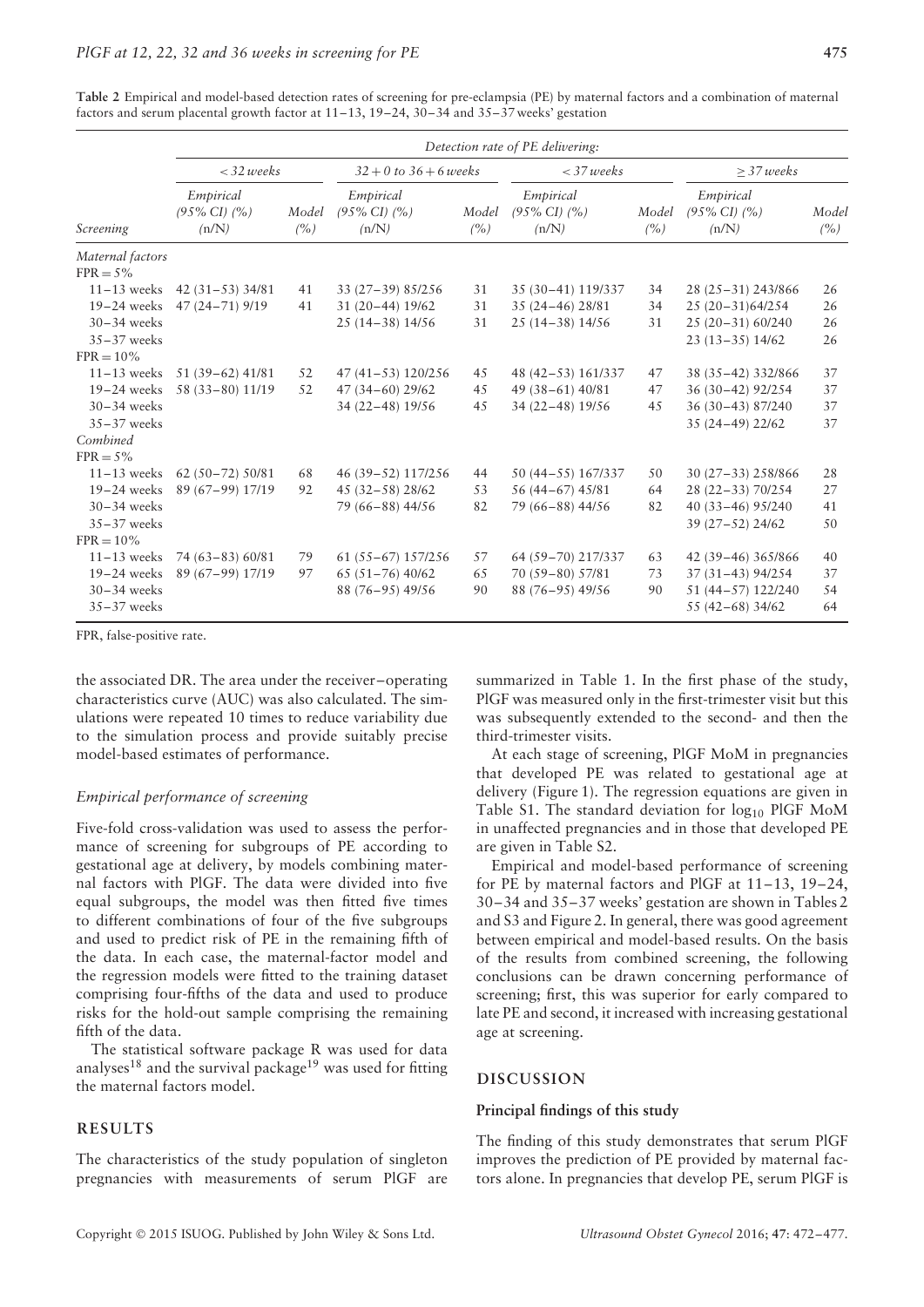

**Figure 2** Empirical detection rate (DR) of pre-eclampsia delivering: (a) < 32; (b) at 32 + 0 to 36 + 6; (c) < 37; and (d)  $\geq$  37 weeks' gestation, when screening by maternal factors  $\bullet$  and by a combination of maternal factors with serum placental growth factor (o) at 11–13, 19–24, 30–34 and 35–37 weeks' gestation. Vertical lines represent 95% CIs. Adjacent circles without 95% CI represent model-based DR. FPR, false-positive rate; GA, gestational age.

decreased and the separation in MoM values from normal is greater with earlier compared to later gestational age at which delivery for PE becomes necessary; consequently, the performance of screening is superior for PE delivering *<* 37 weeks than PE delivering ≥ 37 weeks. The slope of the regression lines of PlGF MoM with gestational age at delivery in pregnancies that develop PE increases with advancing gestational age at screening; consequently, the performance of screening for PE delivering *<* 32 weeks is superior with screening at 22 than at 12 weeks, the performance of screening for PE delivering at  $32 + 0$  to  $36 + 6$  weeks is superior with screening at 32 than at 22 or 12 weeks and the performance of screening for PE delivering  $\geq$  37 weeks is superior with screening at 36 weeks than at earlier gestations.

#### **Strengths and limitations**

The strengths of this screening study for PE in the three trimesters of pregnancy are first, examination of a large population of pregnant women attending for routine care, second, recording of data on maternal characteristics and medical history to identify known risk factors associated with PE, third, measurement of serum PlGF by automated machines that provide reproducible results within 40 min of sampling so that complete assessment and counseling can potentially be undertaken at the same hospital visit, fourth, expression of the values of serum PlGF as MoMs after adjustment for factors that affect the

measurements, and fifth, use of Bayes' theorem to combine the prior risk from maternal factors with PlGF to estimate patient-specific risks and the performance of screening for PE delivering at different stages of pregnancy.

A potential limitation of the study is that the performance of screening by a model, derived and tested using the same dataset, is overestimated. We have used cross-validation to reduce this effect and demonstrated that, in general, there was good agreement between the modeled and empirical performance.

#### **Comparison with previous studies**

Several studies have documented that development of PE, especially preterm PE, is associated with decrease in serum PlGF during the first and third trimesters of pregnancy<sup>9,20–22</sup>. In this study we examined the performance of screening by a combination of maternal factors and serum PlGF, compared to screening with maternal factors alone, in the prediction of early, intermediate and late PE and documented the relationship between gestational age at screening and performance of the test.

## **Clinical implications of the study**

In a proposed new pyramid of pregnancy care<sup>23</sup>, assessment at 11–13 weeks aims to identify those at high risk of developing preterm PE and through